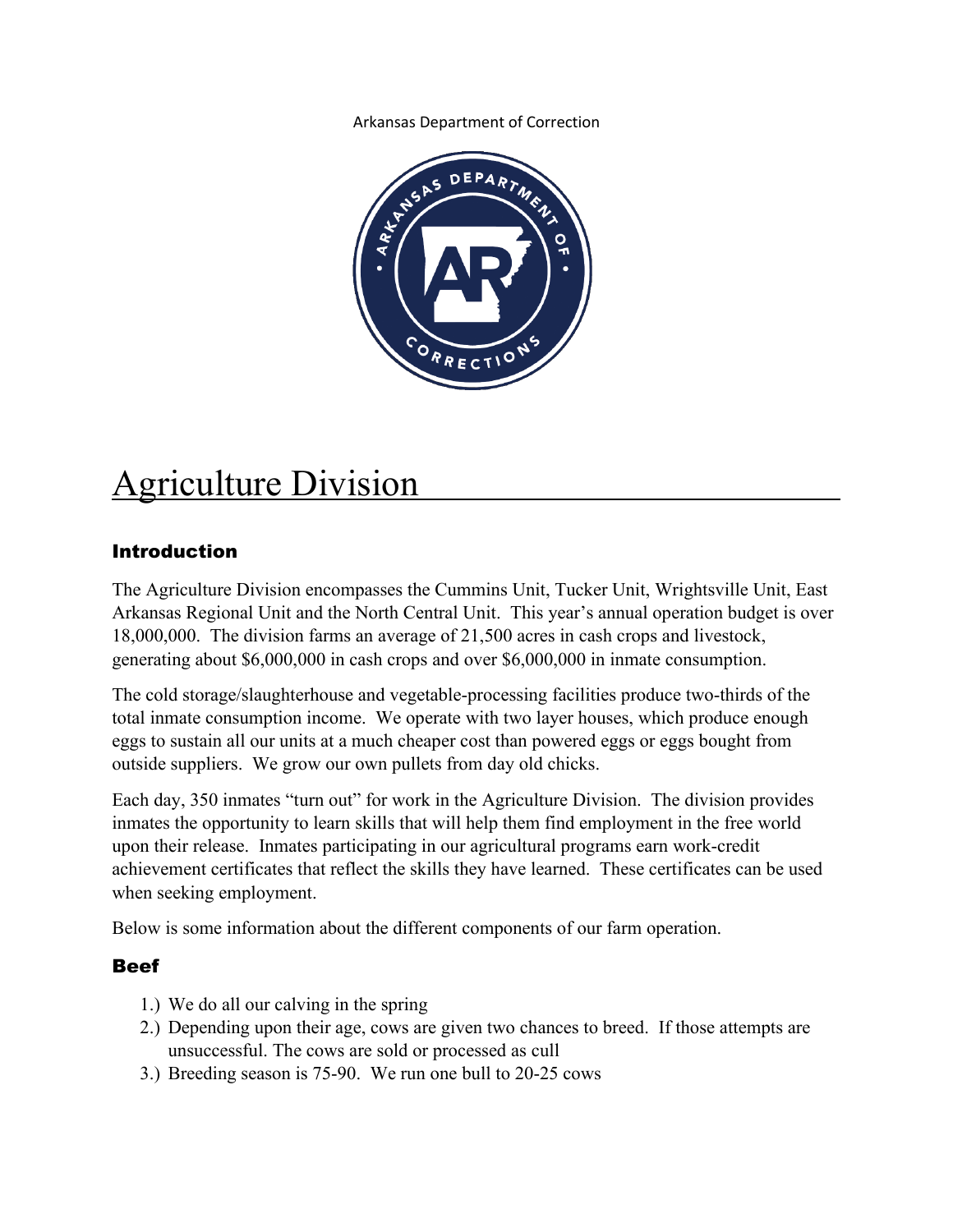- 4.) Bulls are given a soundness exam prior to breeding season and culled if they do not pass the test.
- 5.) Cattle are fed primarily hay, silage and mineral supplement. Replacement heifers are fed grain to reach their potential.
- 6.) Calves are put on a pre-condition program for 45-60 days, bunk broke and age/source verified.
- 7.) Calves are sold through Superior Livestock Auction via video.
- 8.) Depending on the cattle market, cull cows might be processed as ground beef or roast.

# **Dairy**

- 1.) There are 369 head in the dairy herd currently.
- 2.) We are milking each day at 6 a.m. and 5 p.m. but there are times the number of milking may change due to the number of head fluctuating.
- 3.) The milk parlor is a double-eight herringbone configuration. It takes 2.5 to 3 hours to milk and clean the system.
- 4.) Replacement heifers are raised from our calves. They are culled through different stages of life to get the most desirable heifers back into the herd.
- 5.) Bull/steer calves and culls are sold at auction sales across the state. Dairy breeds have a low cut-out percentage, so it is more profitable to sell instead of processing the beef in our cold-storage facility.
- 6.) Milk is processed on-site and packaged in 8-ounce pouches for inmate consumption or gallon-bags for cooking. The milk is blended with powder to get the proper mix of lowfat milk for inmates. (1.5 to 2 percent)
- 7.) The dairy utilizes AI breeding on the top 10 percent of the milking herd with sexed semen. We try to breed the best to the best. We do not breed to calve in the hot months of summer. It causes heat stress on the calves and dystocia in the cows. The remaining herd is now being bred to Angus/Brangus semen to increase in the value of those calves at the sale barns.

# Poultry

- 1.) We have three layer houses and one pullet house.
- 2.) We purchase 1-day-old chicks and raise them to go into our layer houses. That process takes 18 to 20 weeks
- 3.) We have tried three different types (breeds) of birds. Those are: Bovans, Hyline 36 and Lohman. The Hyline 36 is our bird of choice. It is the most efficient layer, taking into consideration the feed consumption and laying percentage.
- 4.) We keep birds until they are 75 weeks of age. This schedule allows us to continue to rotate chicks from the pullet house into the layer houses.
- 5.) Eggs are processed and packaged into 30 dozen cases for shipment to the units.
- 6.) ADC uses 700 cases per week.
- 7.) A primary and secondary backup generator are in place.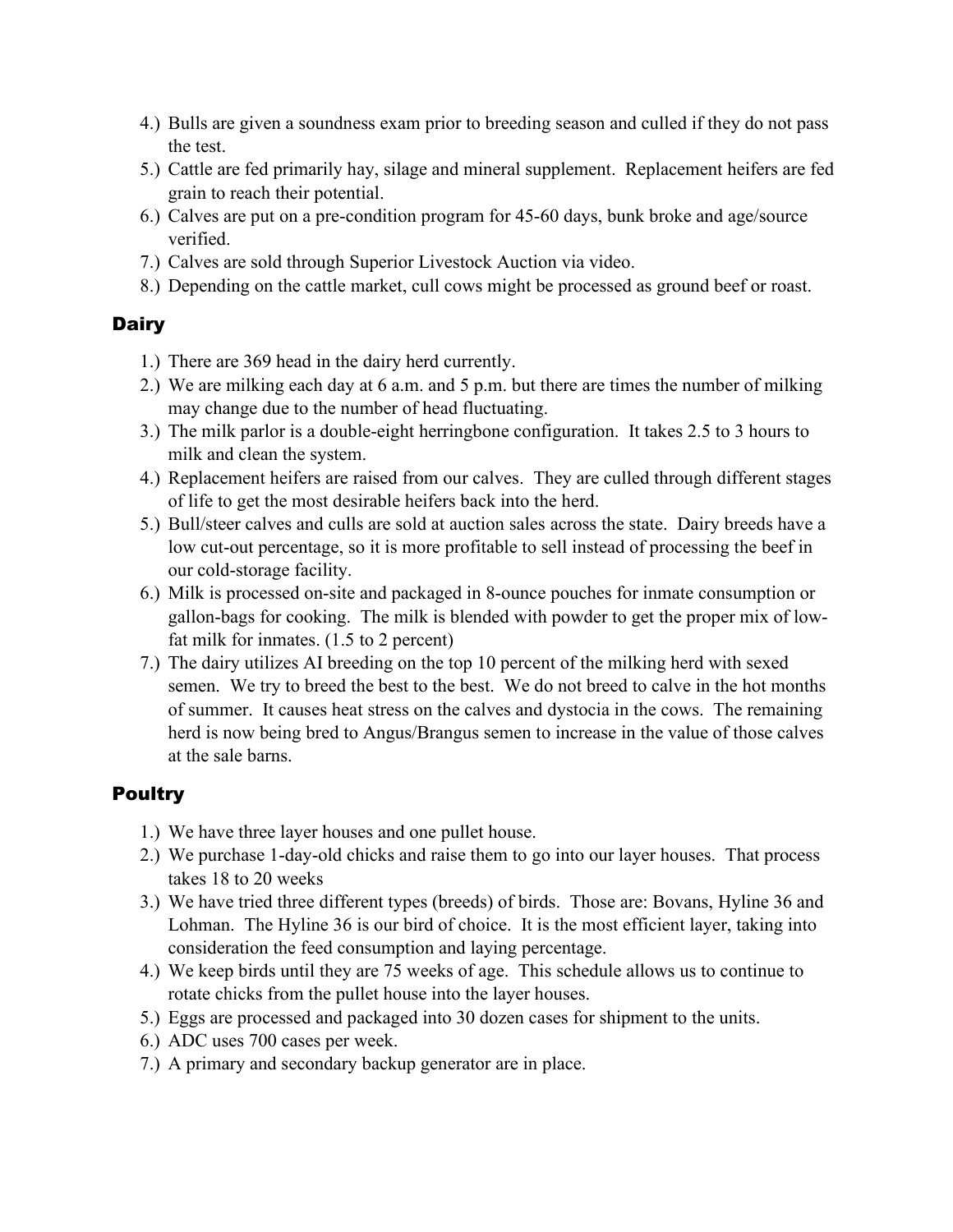- 8.) The poultry operation will produce 6,000 tons of litter per year to be applied to the pastures and row-crop ground
- 9.) There is a composting shed on the premises to allow for the composting of dead birds, leaves and manure for potting soil for use in our greenhouses.

# Feed Mill Grain Bins

- 1.) There are 350,000 bushels of storage at the Cummins Farm. None of the other farms have storage.
- 2.) The feed mill produces, on average, 430 tons of feed per month.
- 3.) The mill provides feed for our dairy and beef cattle. Currently, it provides 60 percent of the poultry feed.
- 4.) Corn is stored in the grain bins since it is the primary ingredient in each feed that we make.
- 5.) Soybean meal, cotton seed and vitamin/mineral packs are purchased to add to the corn to make a complete ration.
- 6.) Oats are raised at Cummins for horse feed.

#### Maintenance

1.) Farm maintenance at Cummins is responsible for the repairs and upkeep of all the building and operating systems associated with the farm.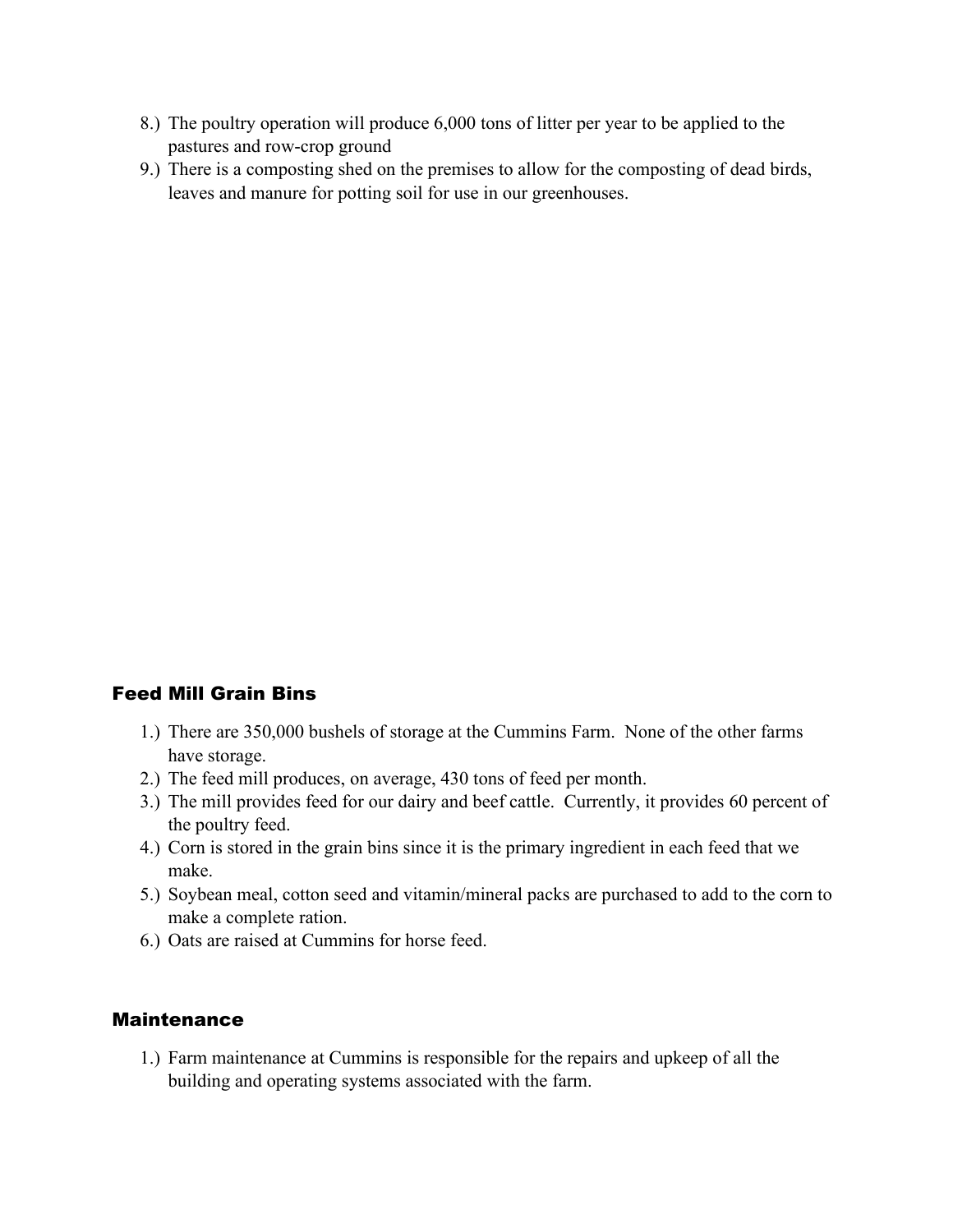### Farm Garage

- 1.) Each of the major farm units has a farm garage for repair of equipment.
- 2.) When it comes to the more up-to-date equipment, it's not always possible for us to make our own repairs due to the need for computer equipment.

# Row Crops

- 1.) The row crops follow a strict crop rotation and fertilization program.
- 2.) Row crops are chosen based on markets and rotational needs.
- 3.) Herbicide-resistant weeks are a constant battle at our farms. The Liberty Link Technology has been a big help in combatting the problem.
- 4.) The farms are starting to use new satellite technology for field and yield mapping.

#### Vegetables

- 1.) 785 acres of vegetable are produced throughout the prison system. Nearly all the units have their own gardens so that they can grow their own fresh produce.
- 2.) Extra production is sent to vegetable processing for processing and freezing for later use.
- 3.) Four units have greenhouses to start seed for transplants. Those houses are also used to raise some produce year-round.
- 4.) The land is double, or triple cropped with vegetables.
- 5.) Vegetable waste that can not be used in our kitchens is used for extra livestock feed.

#### Cold Storage

1.) The cold storage facility processes beef cattle and ground beef.

#### Summary